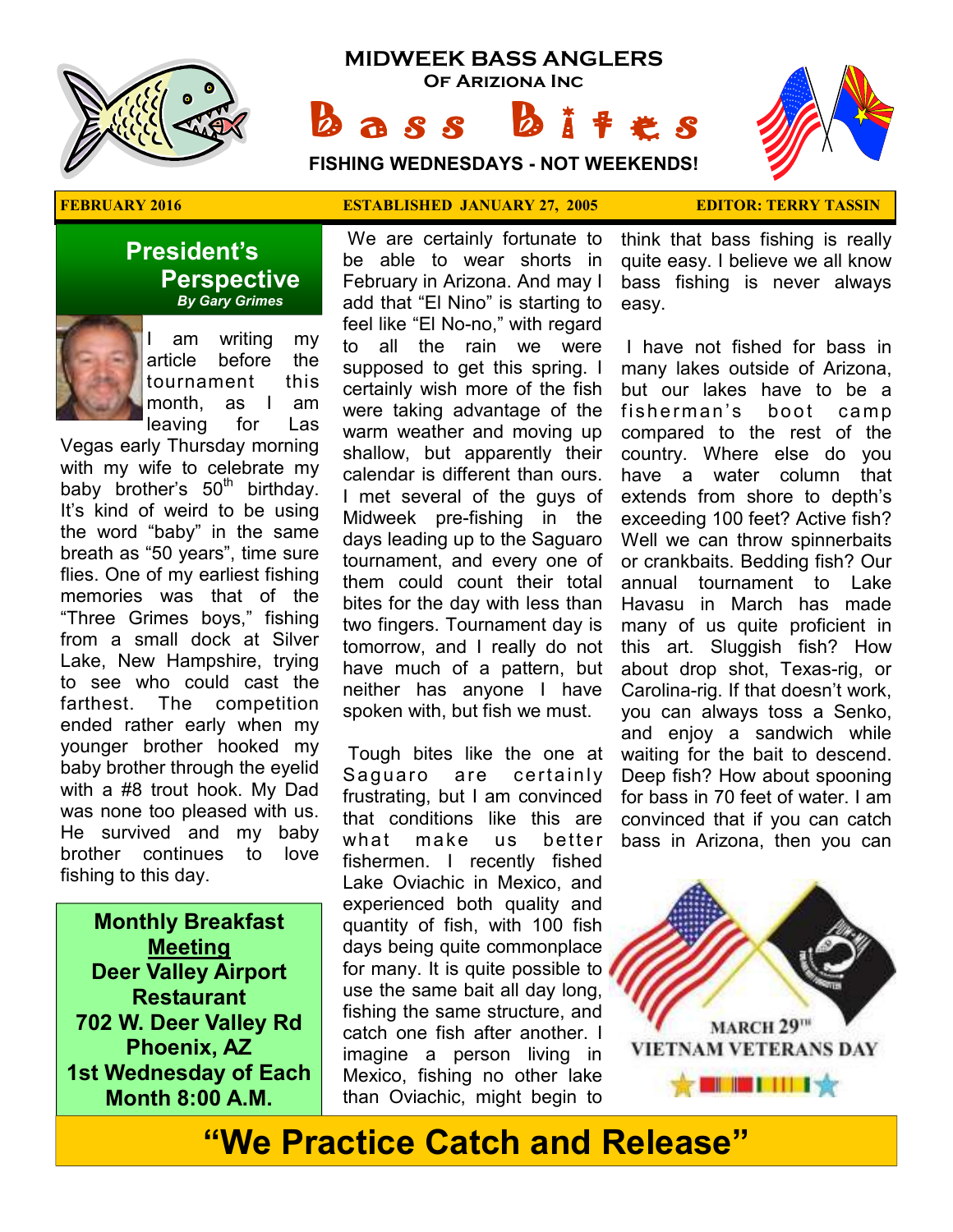#### Page 2

catch fish anywhere in the world. I believe that is why Arizona anglers like John Murray, Clifford Perch and Josh Bertrand are as successful as they are.

 Fishing should improve each month as spring moves into summer, with stops at Havasu, Apache and Alamo. I hope to see all of you at Lake Havasu in March for one and a half days of hook setting excitement as we fish one of the country's premier smallmouth fisheries. In case you forgot the dates, mark you calendar for March 15 and 16. Hope to see you all there.



**Lake Saguaro Report February 17, 2016**  *By Terry Tassin* 

## **Next Meeting Next Tournament**

Our next club general meeting is scheduled for **Wednesday, 2 March**  starting at 8:00 AM, at **Deer Valley Airport Restaurant**  (just one mile north of I-101 at the intersection of 7th Ave & Deer Valley Road). We hope you will come early and have breakfast together.

The next club point tournament will be at **Lake Havasu** on **15-16 March 2016.** Club launch headquarters, weigh-in location, and tournament hours will be announced.

#### **Team Sean Ballard & Doug Cunningham Post Big 1st Place Win at Saguaro**

 Taking home **1st Place,** Team **Ballard & Cunningham**  weighed the winning creel of five bass weighing 16.49 lbs. Thanks to Doug's 6.45 lb bass the team also won **1st Place Big Fish** honors.

**Sean Ballard:** I want to thank Doug Cunningham for a fun day on the water. I have to tell you if you start your tournament day with your "kicker" fish, the rest of the day is so much easier, and having Doug's 6.45 lb fish in the boat 5 minutes into the day was awesome. It is highly recommended to start this way when you fish a tournament.

 I was out two times the week before the tournament prefishing and not seeing any fish up on their beds had me a little discouraged, so I worked the flats in 15-20 feet of water and put two 3 pounders in the boat; this gave me a starting point for tournament day. Tournament day my plan was to fish for the pre-spawn bass early and later in the day work my way shallow. We put 10 fish in the boat with this strategy. We used jigs and dropshot all day (Bold Bluegill) my go to color and a (green pumpkin jig). The fish that were up shallow were very skittish so making very long casts to them was the key to putting them in the boat in the afternoon. The weigh-in crew did an excellent job again as usual. I can't wait for next month at Lake Havasu my favorite trip of the year.



**The Rules**  *By Gary Grimes* 

 The board presented a tournament rule change to the members attending our February meeting, and it was unanimously approved. The change has to do with really big goon-fish. The policy will be incorporated into the tournament rules at the end of the year and reads as follows: During a tournament, if a team catches a goon fish so large as to not reasonably be expected to survive in the live-well all day long, or such fish is so large that it will affect the survivability of the bass if it is kept in the live-well all day long, then that fish may be weighed on the lake during the tournament and released. The weighing of the large goonfish must be done by a team that is also fishing the Midweek Tournament, but it has to be a team other than the team that caught the fish. A photograph is also recommended. After a weight is verified by both teams, write the weight down and release the fish. At the weigh-in, tell the Tournament Director what you caught, how big it was, and who verified its weight. In the event that this happens to more than one boat during a tournament, if the weights of the two fish are within 10% of each other, then a tie will be declared (this is done because of using two separate scales).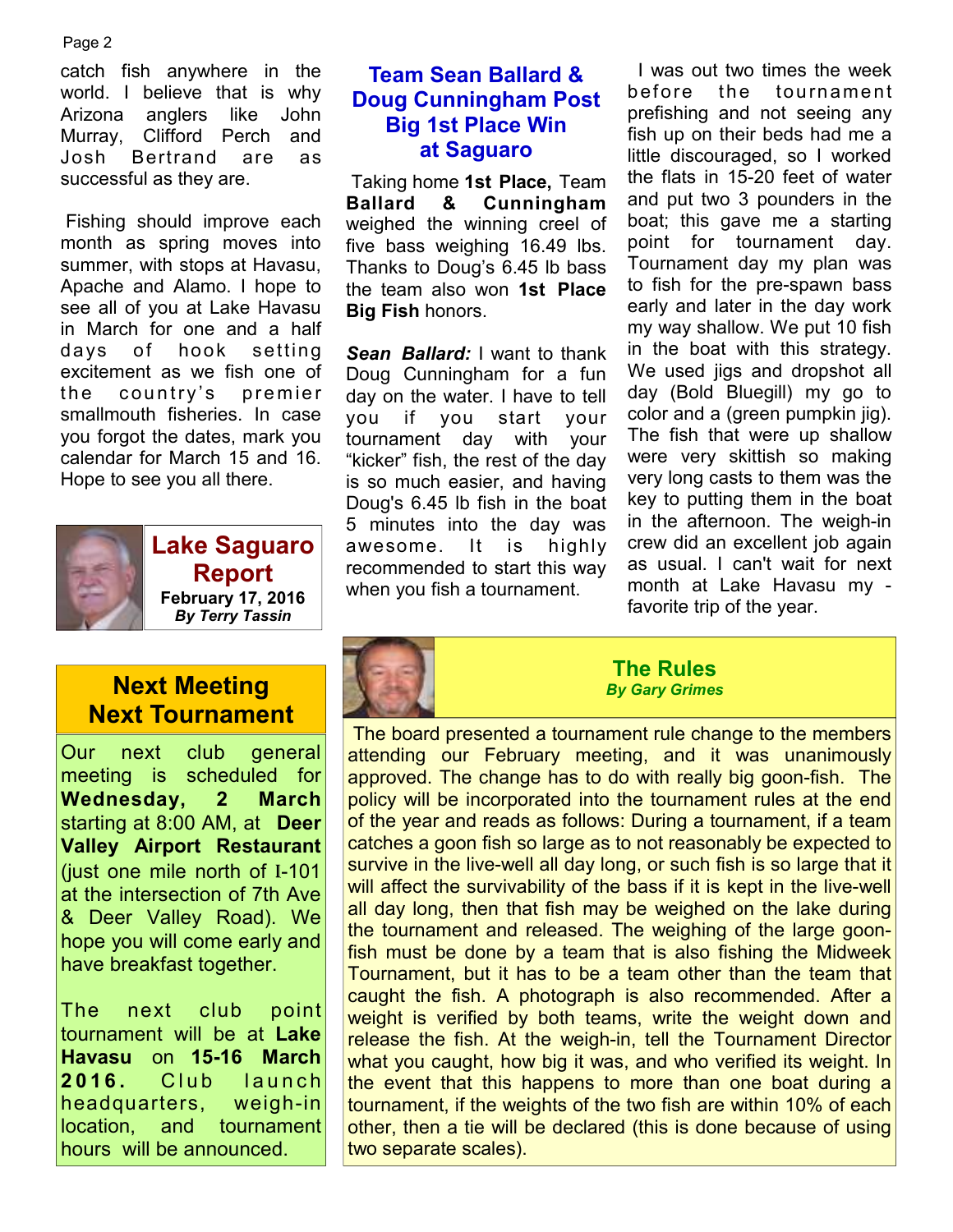

*1st Place Doug Cunningham & Sean Ballard* 

*Doug Cunningham:* I fished with Sean and had an absolute blast. I was really nervous how this tournament was going to go considering it might have been BED time, but fortunately that wasn't the case. Most of our fish came from sitting in 20 feet of water casting into shore. I was working the jig and Sean was throwing the drop shot. As most of you know, I usually love tossing a 1oz. jig on Saguaro, that wasn't the case; I never even picked it up. The grass was thick so I decide to swim a 1/2 oz green pumpkin jig. It turned out to be the right move. My third cast was the big boy. Sean was dying considering he had just made his first cast. The rest of the day just got better. Sean and I both caught 2 more solid fish a couple of hours later.

 I really want to thank Sean for a great day. I feel we really complimented each other by

#### **Membership**

As of February 19, 2016 the Midweek Bass Anglers of Arizona consists of 92 active members.

always doing something different from each other. We never threw the same thing. I also want to thank the lovely lake of Saguaro; you will always have a place in my heart.

#### **Gary Martlage & Spencer Hand Finish 2nd Overall**

 In **Second Place** the team of **Gary Martlage & Spencer Hand** weighed five bass for a total weight of 15.93 lbs. Spencer's 6.18 lb bass was good enough to provide a **2nd Place Big Fish** payoff for the team.

*Spencer Hand:* Gary Martlage put me on fish like a champ. I caught all of my fish up river on cliffs and sloping shoreline at 20 to 30 feet. I used a 5 inch.

Robo Worm Morning Dawn with a chartreuse tail all day on a drop shot. When I told Gary I wanted to use something else he quickly shut that down. Not two minutes later I pulled another one in. I didn't pick up anything else. I used a Pflueger Presidential Reel on a 6'9" Abu Garcia Rod Medium Action with 8 lb Seagar line, Gamakatsu hook and a half ounce weight. We had a limit before noon and we culled out two fish. The 6.18 pounder was caught off a cliff wall a half hour before the tournament ended. I spotted the fish under an overhang in 35 to 40 feet of water. When I hooked it I thought it was a catfish. When it hit the surface Gary grabbed the net and calmed me down. The fish did not fight much.



worst case of backlash I have ever seen"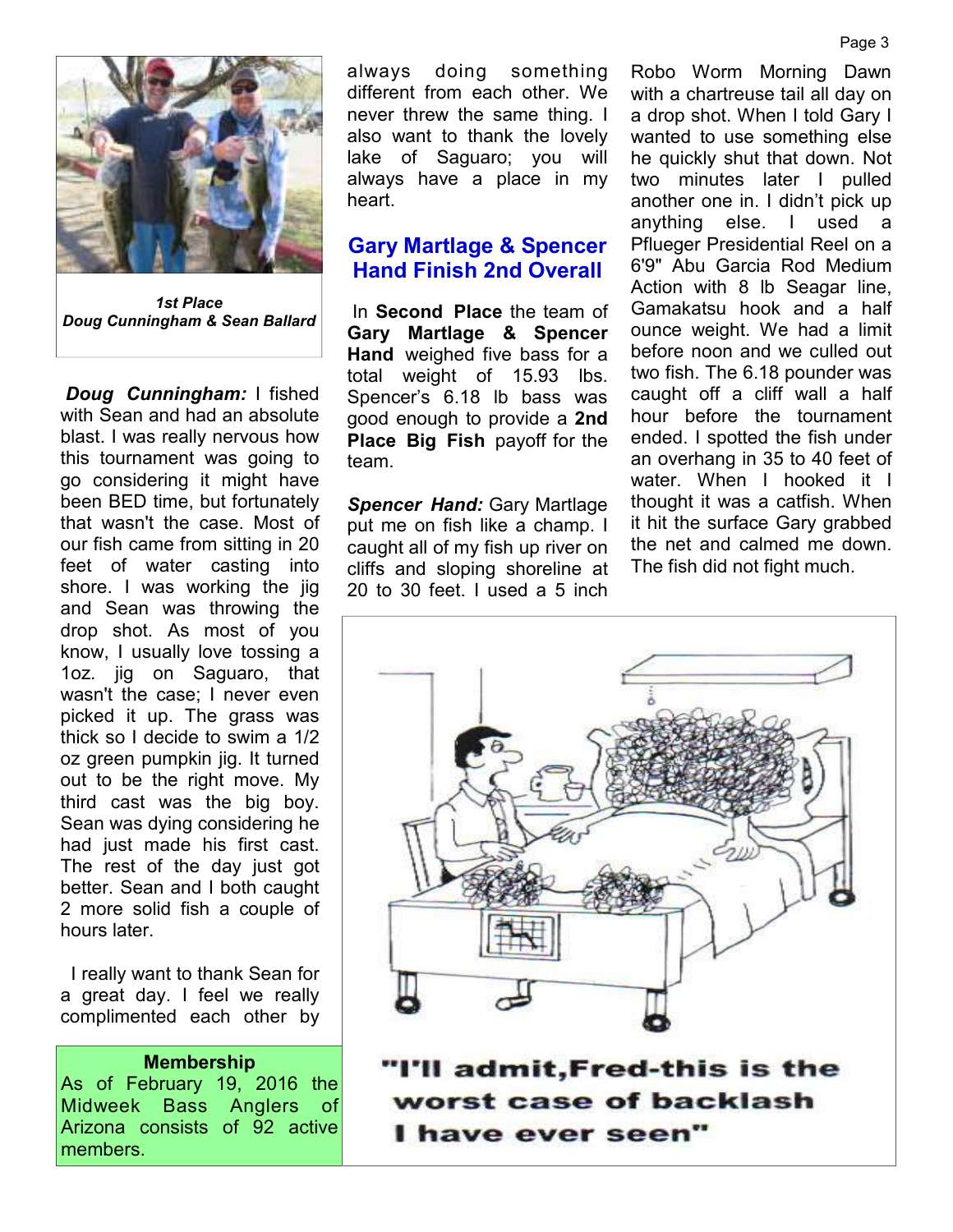#### Page 4

 This was my Personal Best and the best I have done in any tournament. Thanks to Gary Martlage for giving me my best day on the water.



*2nd Place Spencer Hand & Gary Martlage* 

*Gary Martlage:* After prefishing Monday, I decided to "just go fishing" since I did not think that bed fishing would be an issue at Saguaro. I knew a few fish might be up, but the majority of the fish would be spawning in a few weeks and months to come. My partner, Spencer Hand, was excited to just catch a few fish, and he sure did! We started out in a pre-spawn pattern; I threw a large crankbait on a few choice deepwater ledges, while Spencer was given the task of drop-shotting the shallows. By

#### **FAQ (Frequently Asked Questions)**

Co-Angler FAQ: There is a new addition to the FAQ page l o c a t e d a t www.midweekbassaz.com that covers most of what a coangler needs to know when fishing one of Midweek's Tournaments.

8:00 AM he had put 3 solid fish in the boat and I had not a bite! Keeping with our plan, we moved to the river, and continued the same pattern; I worked the deep ledges and he kept up with the shallow bite, drop-shotting a Robo Morning Dawn with chartreuse tail. Spencer boated another nice keeper before we moved back to the main lake. We stopped in the same area where he had caught the first three fish and Spencer boats another one!

Well, I'm glad for my co angler, as he stated he had caught more fish than all of last year! I finally went to the dropshot and contributed to the catch (Spencer had 5 fish in the boat, before I had a bite!). After a few more upgrades, we went to a deepwater ledge to finish out the day. At 2:30 PM, Spencer yelled for the net. He said it was BIG; I told him it might be a catfish, as the area has provided some large ones before. As I was watching his line, I did not see the familiar roll of the fish, and said you might have a good bass. A few seconds later, from the 50 foot depth, came this huge fish with his mouth agape - a 6 pounder was netted! What an awesome day! I was glad to contribute to Spencer's "best day of fishing ever", as I honed up on my netting skills! I was proud of Spencer's day and glad to be part of it. I am looking forward to fishing with Spencer again!

### **Johnson & Brown Hear Reel Drag For 3rd Place Overall Finish**

 Team **Ron Johnson & Rick Brown** weighed five bass for 14.50 pounds and took home **Third Place** honors.

*Don Johnson:* I had the privilege to fish with Rick Brown. I started good with a 1 1/2 lb bass on the first cast. Then I caught a real rat sized fish three casts later. These were on drop shots. Then Rick took up the cause for the rest of day with his Carolina rig. He caught two 3 pounders and a couple of other smaller fish. At the end of the day we felt that we were close to a check. So at 2:52 PM I decided to take control and caught a 4 plus pounder.

 We fished in 10 to 20 feet of water. This is only the fourth time I have been on the lake so I turned the boat over to Rick. It was a good refresher on what the co-angler faces. I also got to know the lake. It was probably the best fishing lesson I have had in a long time.

 What can anyone say about Rick's fishing ability, he is fabulous.

*Rick Brown:* Don and I got to

#### **Your Fishing License**

Although this is the time many anglers renew their licenses, our licenses are now valid for 365 days from the date of purchase. **Buy your license online** and fish our great state for a year (and help conserve all species of wildlife while doing so.)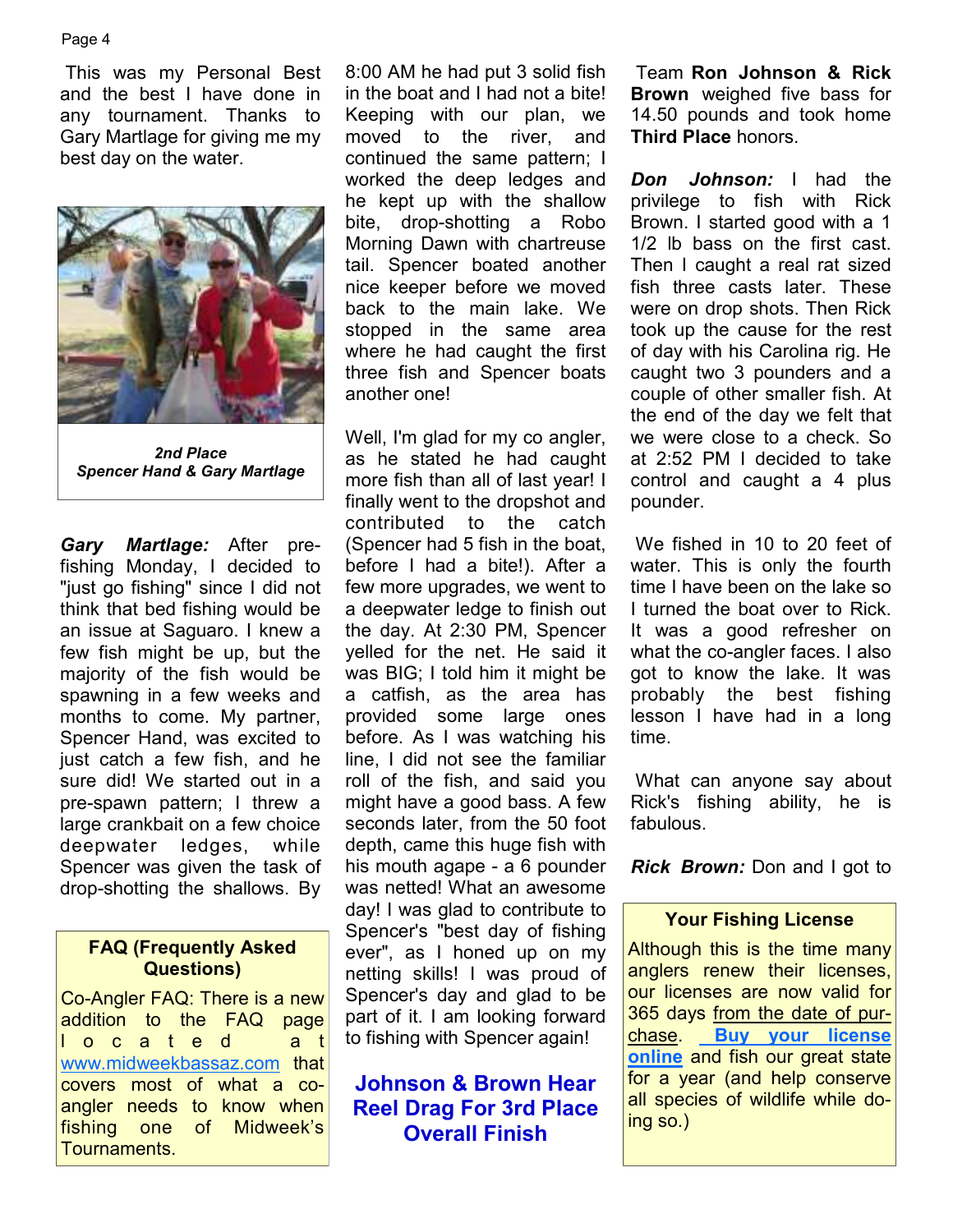prefish together on Friday and my son Rhyan and I went out again on Tuesday morning. Fishing was not what I expected; it was really tough! Don has not fished Saguaro but a couple times, so he let me pick the spots and control the boat on tournament day.



*3rd Place* 

 Don got right to it, catching two fish right away, a 1.5 pounder and a 0.5 pounder on dropshot in 11 feet of water. Finally, at about 11 AM I caught two nice 3 pounders, again in 10 feet of water, on some steeper banks. I said to Don "it would be great if our 5th fish would be our largest, lets catch a 6 pounder". I broke out an 8" Huddleston and began tossing it. With every turn of the handle, all I could think of was the monster that was about to strike. Then I heard Don say "get the net". I grabbed the net just in time to scoop up his 6 inch fish - not the 6 pounder I was hoping for. We laughed about that a little bit. I told Don, "your next fish I want to hear a little drag noise". At about 2 PM, we culled those two 0.5 pounders with a couple of 1.5 pounders

(20 to 30 feet of water). One last move for the day, at 2:52 PM. On Don's first cast he called for the net. I grabbed the net, got to Don, to hear the sweet sound of his drag going. I net the fish, and look at Don with a big smile and he says to me "there's the drag you asked for", it was our best fish of the day a 4 plus pound bass. Don is a really great fisherman and a great guy. He took care of the fish all day, caught our big one, and gave up control of his boat. I hope to fish again with Don, especially at Apache.

## **Team Senft & Milkint Overcome Illness For 4th Overall Finish**

 Taking home **4th Place,** Team *Don Johnson & Rick Brown 4th Place*  **Gary Senft & John Milkint**  weighed five fish for a total weight of 10.14lbs.

> *Gary Senft:* Five days before the tournament I got the flu, so that meant no pre-fishing and my partner John Milkint also became sick.

 I knew the fishing was going to be tough so drop shot and flick shake was my ticket to catch fish. We started in the coves across from the snags. I started with a flick shake with watermelon candy worm. I used the lightest rod I had with 4 lb test line. I caught two fish in the first hour - after that nothing for two hours. We moved up the lake caught two more then nothing. We went back to the start spot and I saw a nice fish in 12 feet of water. I worked on that for 15 minutes the fish was not interested. I was almost ready to quit then the fish moved in and ate the bait. Five bites 5 fish that's all we had then the day was over. No fish on drop shot, four on flick shake, and one on a bed. Even though John was pretty sick he stuck it out all day and netted the fish.



*Gary Senft & John Milkint* 

*John Milkint:* Gary's article said it all concerning the tough bite that we faced. I wanted to add, that Gary, knowing that I was not 100% physically, set it up with the net close to me so that I wouldn't have to go very far to get it and he brought every fish around to where netting them was not a problem. It was a lesson in finesse fishing with a flick shake as the bait. It was a pleasure, more an honor, to have the opportunity to fish with Gary. I have had some wonderful opportunities to fish with boaters in Midweek Bass who are as good as anyone in the country when it comes to bass fishing. Now I can add Gary Senft to that list of special people.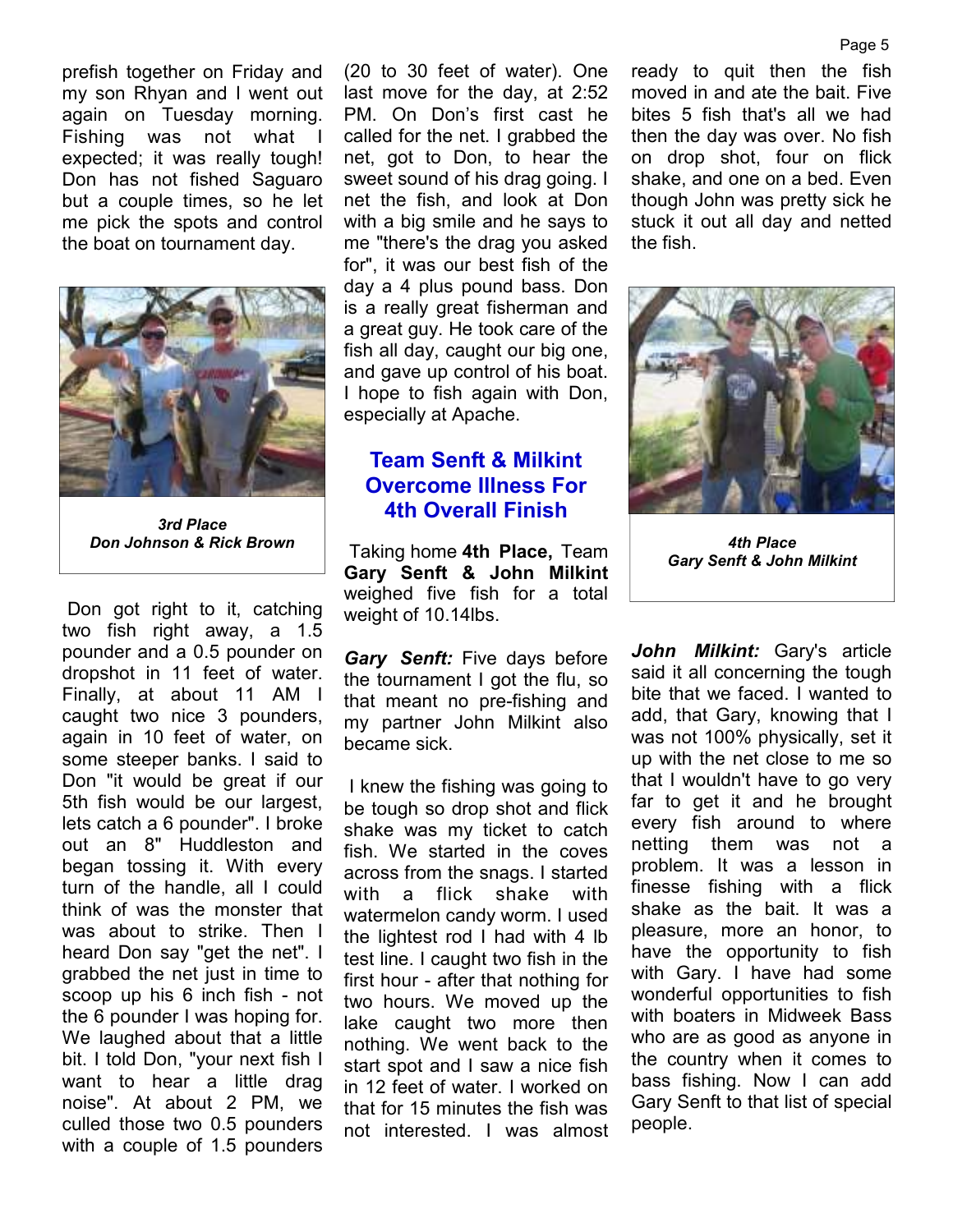## **Mason & Jolley Drop Shot For 5th Place**

A five fish limit weighing 9.92 lbs was enough to earn **Jeff Mason & Bob Jolley** the **5th Place**  money.

*Bob Jolley:* Jeff Mason and I pre-fished for a few hours a week prior to the tournament and we were only able to catch one fish on that day. So we weren't too optimistic about the tournament but it went better than we had expected, especially for Jeff. Jeff did all the catching and I did all the landing and fish handling on tournament day and it was a great time on a beautiful day.

We were the  $30<sup>th</sup>$  boat out at the start and by the time we got to the spot Jeff wanted to fish it was already covered, not by one of our members but a local fisherman. Several other spots that Jeff wanted to fish were also taken by tournament boats so we took pot luck and started fishing any areas on the main lake that were open. We tried several different lures but drop shotting with Robo Worms was the only method that worked. I couldn't get bit on a drop shot but Jeff is very proficient with a drop shot and I got a good lesson on how it should be done.

 I really enjoyed fishing with Jeff, he is very accommodating and a fun guy to fish with and I hope I get paired up with him again.

 Congratulations to Shawn and Doug on their win and thanks to the weigh-in team who did a

great job with the largest number of boats the MBA has ever had!



*5th Place Bob Jolley & Jeff Mason* 

*Jeff Mason:* Congrats to Sean and Doug, great job on what I thought was a tough day. My partner Bob Jolley and I pre fished Saquaro last Wednesday and only caught one fish so we knew it was going to be a tough bite. We searched for beds while prefishing and found quite a few beds but nobody was home. On tournament day we were hoping the fish would be on the beds with the nice weather but that was not the case for us. We ended up drop shooting all of our fish moving all around the lake and fishing spots where Bob and I had caught fish in the past. We got nine bites all day and got six fish to the boat; all of our bites came off of underwater rock shelves.

 I really enjoyed fishing with Bob and hope we get paired again.

#### **Steele & Seibly**

### **Celebrate Seibly's First Club Tournament Finishing in 6th Place**

 Bringing four fish to the scales weighing 9.20 lbs was enough to earn Bryan Steele & Mike Seibly the **6th Place** money.

*Mike Seibly:* I am new to the club and this was my first tournament with Midweek. I have been fishing tournaments for a number of years and you never know how they come off until you get to the ramp. I thought the tournament director did a great job and ran a pretty tight ship. He did a good job and made it clear on how things were going to unfold.

 Also you could tell by the overall atmosphere that this is a good group of guys that enjoyed getting together to fish.

 I first met Bryan Steele on Tuesday morning to do some scouting & pre-fishing. Right from the start you knew he was a good guy and we were going to get along just fine.

 The main thing we found out was, yes the bass were coming up on the beds but they weren't sticking to them. Make one cast at the bed and they wouldn't even look at your bait, they just slowly swam away. We knew Wednesday was going to be tough.

 Tournament day we started about 30 feet deep on a shelf. (Sorry I don't know the given names for the structure on this lake). It was the shelf on the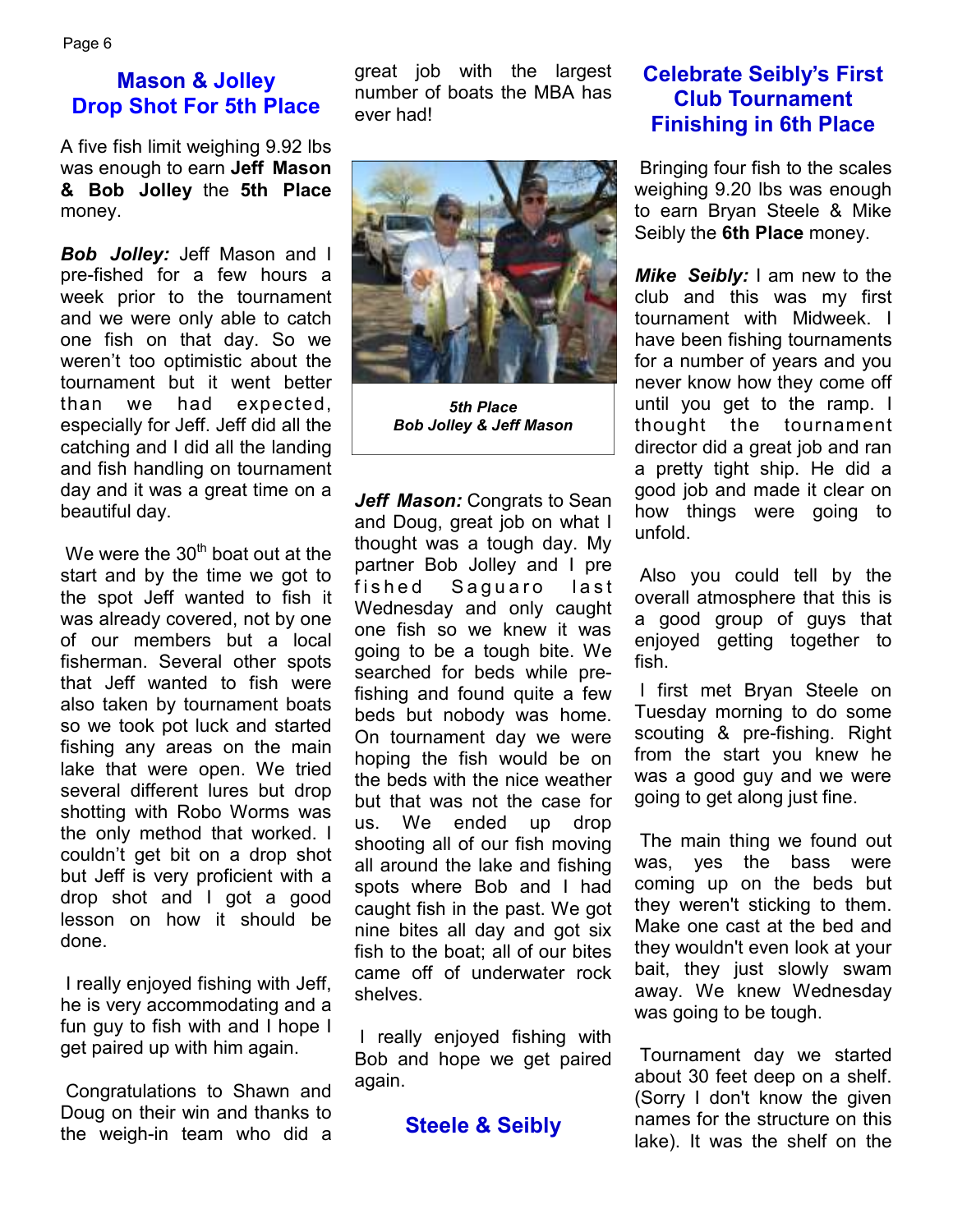left side of the main lake before going through the canyon. We thought we would start there until it was light enough to see the beds. Bryan caught a small fish about 1 1/2 lbs. He tried to bring it up slow but the fish had other ideas. Even though he fizzed it, the fish didn't make it.

 Not a good way to start; small fish with a 1/2 lb penalty. I hooked a small fish a few minutes later but it came unbuttoned. Both of us were using a drop shot rig.

 Then we went thought the canyon and hit the small bays on the left. If it was too choppy to see we would move across to the other side of the channel. We moved back and forth most of the day trying to pick the spots we could see the best.



*6th Place Bryan Steele & Mike Seibly* 

 Bryan caught his biggest fish off a bed. I believe he used a drop-shot with a small white worm. I wasn't having much luck and the fish wouldn't even look at my white lizard. So I ripped the lizard in half so all I had was the two back legs and tail, rigged it drop-shot about 6-8 inches above the weight. That

got me two fish off the beds. Bryan then found a real hog on a deep bed. We would work it for a while then leave her alone and would come back later and try again. We did this 3 or 4 times. Finally Bryan thought he had a good tap and set the hook. All he got was a large scale and boom she was gone.

 I enjoyed the tournament and will definitely plan next winter so I can fish more of these events.

#### **Neil Burns & Tom Atherton Finish 7th Overall**

 Bringing five fish to the scales weighing 7.95 lbs was enough to earn Neil Burns & Tom Atherton the **7th Place** prize money.



*7th Place Neil Burns & Tom Atherton* 

*Tom Atherton:* Fishing in my second tournament ever, I'm giving all the credit to Neil. We fished hard to catch our limit; he ran back and forth to several of his spots trying to get them to bite. We threw

everything at them, but all they wanted was the drop shot.



#### **Just Some Thoughts**

**Jerry Askam:** The year was 2006, George W, Bush was President and the nation was still reeling from the attack on the World Trade Center, Iraq Dictator Saddam Hussein was captured and sentenced to death for crimes against humanity. It was 10 years ago, November 2006, and Jerry Askam decided to fish his first tournament at Lake Roosevelt with Midweek Bass Anglers. He must have enjoyed it because he managed to fish the next **99 consecutive tournaments** until February 2016. The consecutive tournaments came to an end with the February 2016 Saguaro tournament and Jerry was down hard with the flu and potential pneumonia. When I was told Jerry was sick and would not fish I thought to myself Jerry will fish because I have seen him on other occasions fish when most members would have stayed home – but it was not to be. We all wish Jerry a speedy recovery and I am sure he has already made up his mind to beat the 99 consecutive tournaments.

**John Hawkins:** John was the start boat for the largest tournament the club has ever had. The morning launch was excellent and John needs to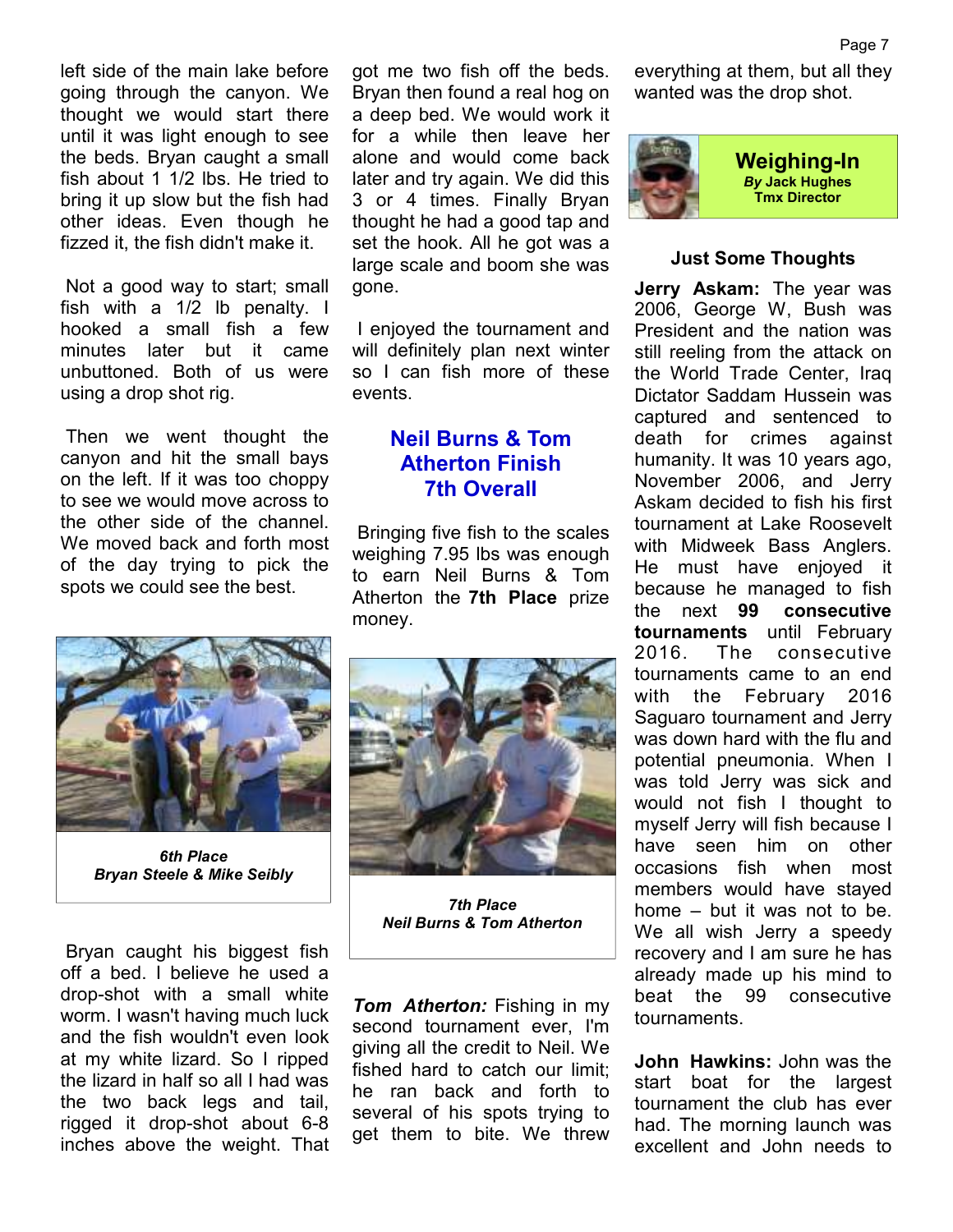#### Page 8

be congratulated on his handling of the start. The launch was as smooth as could be expected and everyone knew that boat wrapped in blue lights was the start boat. John, I have had four different members who have contacted me and said with those blue lights and the way you handled the start we should ask you to always be the start boat. I told them I would ask you and I am sure I already know the answer (laughing out load) but I had to ask.

**Weigh-in Team:** I want to thank all the members of the weigh-in team for the way they handled the largest club tournament ever. It went very smoothly, quickly, and there was no long wait in the line. I think the most we ever had waiting in line was four and that was just briefly. Great job guys!

 Next month is Lake Havasu and for you new members it may be the most popular tournament of the year. Proof of its popularity was shown to me when I got home from the Saguaro tournament and I had

six entry forms for Havasu in the mail.

## Photo Scrapbook - Lake Saguaro February 17, 2016